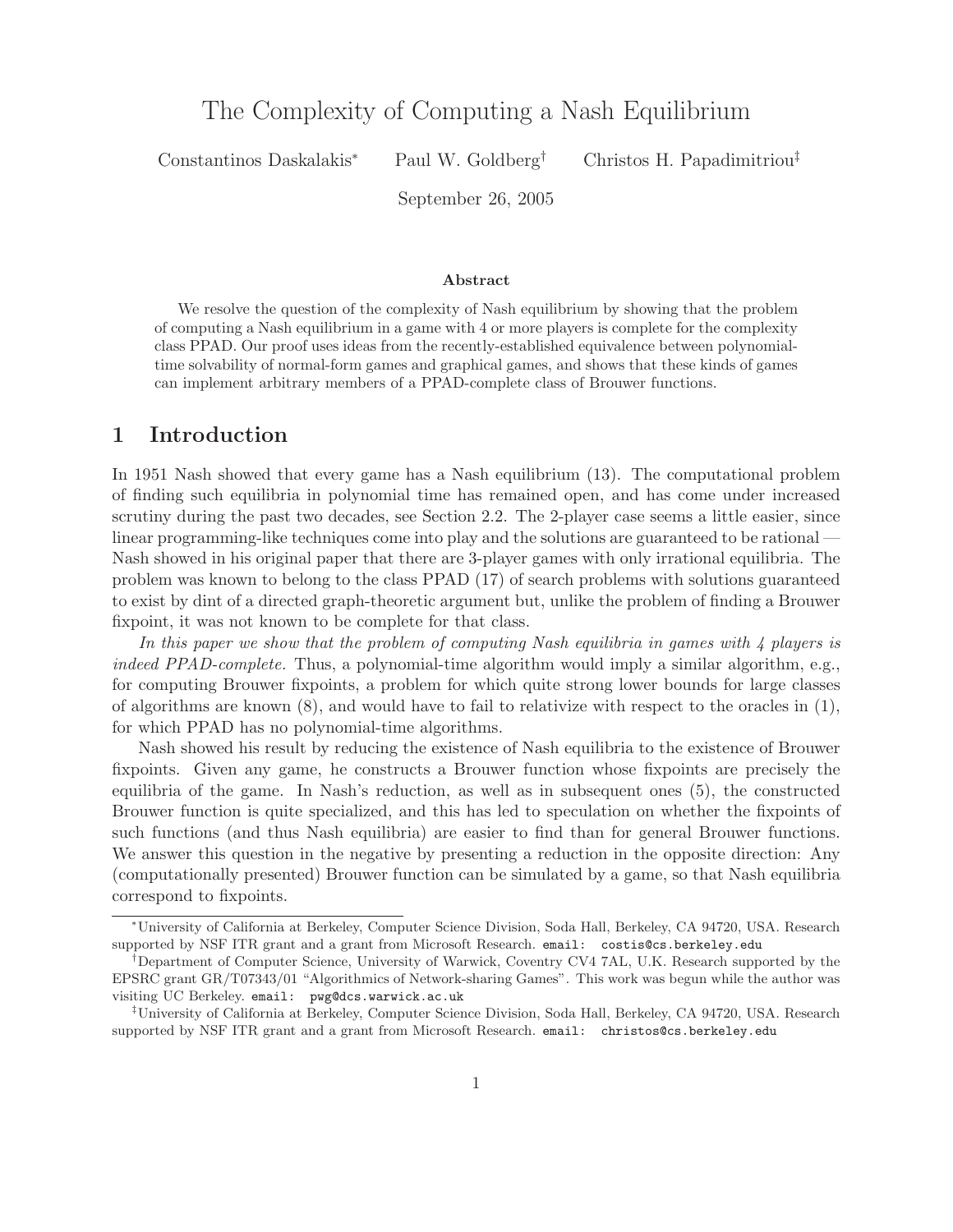In a recent precursor of this paper (7), we describe certain reductions between equilibrium problems; in particular, finding a Nash equilibrium in an r-player game can be reduced to the same problem with 4 players, and to that in a graphical game (see (10), a game in which players are nodes on a graph and they affect the utilities of only their neighbors in the graph) with two strategies per player and maximum degree three. Thus, all these problems and their generalizations are PPAD-complete. Our present proof relies crucially on certain "arithmetical gadgets" invented in (7): games that have the effect of adding, multiplying, and comparing real numbers.

The idea in our proof is this: Given a Brouwer function on the 3-dimensional cube (appropriately stylized and presented as a circuit), we simulate the coordinates by three players; each player has two strategies, so that a mixed strategy is essentially a real in  $[0, 1]$ . We construct a game in which the best responses of these three players implement the Brouwer function. This is done by decoding the coordinates into a bit vector, using the circuit to compute the value of the function, and then inducing the three players to add the appropriate increments to their mixed strategy. All this is done by a graphical game, ultimately relying on the reduction in (7) to get to a 4-player normal form games.

There are many difficulties, of course. One has to do with *brittle comparators.* Our comparator gadget sets a number z to 0 if  $x < y$ , to 1 if  $x > y$ , and to anything if  $x = y$  (it is not hard to see that no "robust" comparator gadget is possible). This means that decoding is flakey at the boundaries, and at these points the best response can be essentially arbitrary. We solve this by defining our best response to be an average over a "microlattice" around the point of interest, thus smoothing out any effects from boundaries of measure zero. Another problem is that the Brouwer problem, as defined in (17), would be very cumbersome to use in this reduction; thus, a side-product of our proof is a much cleaner canonical version of the computational problem associated with Brouwer's Fixpoint Theorem (actually, one that is, in a sense, half-way between that and Sperner's Lemma).

#### **2 Definitions, Background, and Preliminaries**

#### **2.1 Games**

A game in normal form has  $r \geq 2$  players (indexed by p) and for each player p a finite set  $S_p$  of pure strategies. The set S of *pure strategy profiles* is the Cartesian products of the  $S_p$ 's. We denote the set of all strategy profiles of players other than p by  $S_{-p}$ . Finally, for each  $p \leq r$  and  $s \in S$  we have a *payoff* or *utility*  $u_s^p$  — also occasionally denoted  $u_{js}^p$  for  $j \in S_p$  and  $s \in S_{-p}$ .

A *mixed strategy* for player p is a distribution on  $S_p^{\prime\prime}$ , that is, real numbers  $x_j \geq 0$  for each strategy  $j \in S_p$  such that  $\sum_{j \in S_p} x_j = 1$ . A set of r mixed strategies  $x_j^p, p = 1, \ldots, r, j \in S_p$  are called a *(mixed) Nash equilibrium* if, for each  $p$ ,  $\sum_{s \in S} u_s^p x_s$  is maximized over all mixed strategies of p (where for a strategy profile  $s = (s_1, \ldots, s_r) \in S$ , we denote by  $x_s$  the product  $x_{s_1}^1 \cdot x_{s_2}^2 \cdots x_{s_r}^r$ ). That is, a Nash equilibrium is a set of mixed strategies from which no player has an incentive to deviate. It is well-known (see, e.g., (15)) that the following is an equivalent condition for a set of mixed strategies to be a Nash equilibrium:

$$
\sum_{s \in S_{-p}} u_{js}^p x_s > \sum_{s \in S_{-p}} u_{j's}^p x_s \Longrightarrow x_{j'}^p = 0.
$$

More generally, a set of mixed strategies is an  $\epsilon$ -*Nash equilibrium* for some  $\epsilon > 0$  if the following holds:

$$
\sum_{s \in S_{-p}} u_{js}^p x_s > \sum_{s \in S_{-p}} u_{j's}^p x_s + \epsilon \Longrightarrow x_{j'}^p = 0.
$$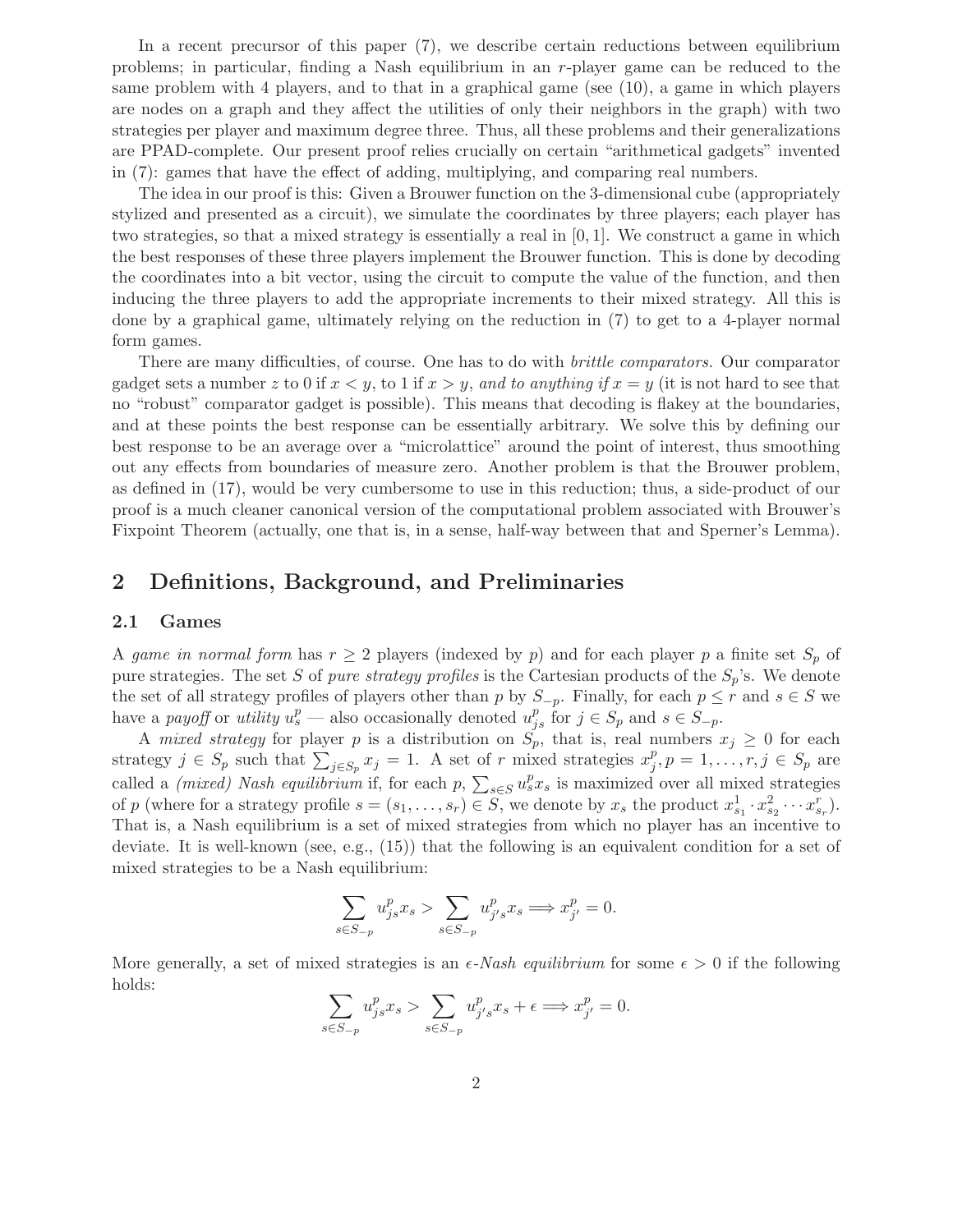A game in normal form requires  $r|S|$  numbers for its description. A *graphical game* (10) is defined in terms of an undirected graph  $G = (V, E)$  together with a set of strategies  $S_v$  for each  $v \in V$ . We denote by  $\mathcal{N}(v)$  the set consisting of v and v's neighbors in G, and by  $S_{\mathcal{N}(v)}$  the set of all  $|\mathcal{N}(v)|$ -tuples of strategies, one from each vertex in  $\mathcal{N}(v)$ . In a graphical game, the utilities to v are given by  $\{u_s^v : s \in S_{\mathcal{N}(v)}\}$ . In other words, a graphical game is a succinct representation of a many-player game, when it so happens that for every  $p$ ,  $u_s^p$  only depends on a few other players.

#### **2.2 Background Work**

Hitherto there are very few results either positive or negative, for the problem of computing unrestricted Nash equilibria in polynomial time. Lipton and Markakis (11) study the algebraic properties of Nash equilibria, and point out that standard quantifier elimination algorithms can be used to solve them, but these are not polynomial-time in general. The two-player case 2-NASH is the most prominent open problem; the most popular algorithm for 2-Nash is the Lemke-Howson algorithm, shown to be exponential-time in the worst case by Savani and von Stengel (19). For finding specific Nash equilibria, for example the Nash equilibrium with best social cost, the problem is typically NP-complete (6; 3).

In addition to (7), the papers (2; 18) have started to explore the computational complexity of games, via reductions between alternative types of game.

## **3 PPAD**

We now review several definitions and results from the complexity theory of total functions, see (17) for a very similar, but not identical, formalism. A *search problem* S is a set of inputs  $I_S \subseteq \Sigma^*$ such that for each  $x \in I_{\mathcal{S}}$  there is an associated set of solutions  $\mathcal{S}_x \subseteq \Sigma^{|x|^k}$  for some integer k, such that for each  $x \in I_{\mathcal{S}}$  and  $y \in \Sigma^{|x|^k}$  whether  $y \in \mathcal{S}_x$  is decidable in polynomial time (notice that this is precisely NP with an added emphasis on finding a witness).

For example, r-Nash is the search problem S in which each  $x \in I_{\mathcal{S}}$  is an r-player game in normal form together with a binary integer A (the *accuracy specification*), and  $S_x$  is the set of  $\frac{1}{4}$ -Nash equilibria of the game. Similarly, d-GRAPHICAL NASH is the search problem with inputs the set of all graphical games with degree at most  $d$ , plus an accuracy specification, and solutions the corresponding approximate Nash equilibria.

A search problem is *total* if  $S_x \neq \emptyset$  for all  $x \in I_{\mathcal{S}}$ . For example, Nash's 1951 theorem (13) implies that  $r$ -NASH is total. Obviously, the same is true of d-GRAPHICAL NASH. The set of all total search problems is denoted TFNP.

Since TFNP is a "semantic" class (i.e., it has no generic complete problem), we explore its complexity via its important subclasses: PLS (9), PPP, PPA and PPAD (17). In particular, PPAD is the class of all total search problems reducible to the following:

END OF THE LINE: Given two circuits  $S$  and  $P$  with n input bits and n output bits, such that  $P(0^n)=0^n \neq S(0^n)$ , find an input  $x \in \{0,1\}^n$  such that  $P(S(x)) \neq x$  or  $S(P(x)) \neq x \neq 0^n$ .

Intuitively, END OF THE LINE creates a directed graph with vertex set  $\{0, 1\}^n$  and an edge from x to y whenever both  $y = S(x)$  and  $x = P(y)$  (S and P stand for "successor candidate") and "predecessor candidate"). This graph has indegree and outdegree at most one, and at least one source, namely  $0^n$ , so it must have a sink. We seek either a sink, or a source other than  $0^n$ . Thus, PPAD is the class of all total functions whose totality is proven via the simple combinatorial argument outlined above (PPAD stands for "polynomial parity argument, directed version").

The following is shown in (17) by a reduction to END OF THE LINE via Brouwer's Theorem and Sperner's Lemma: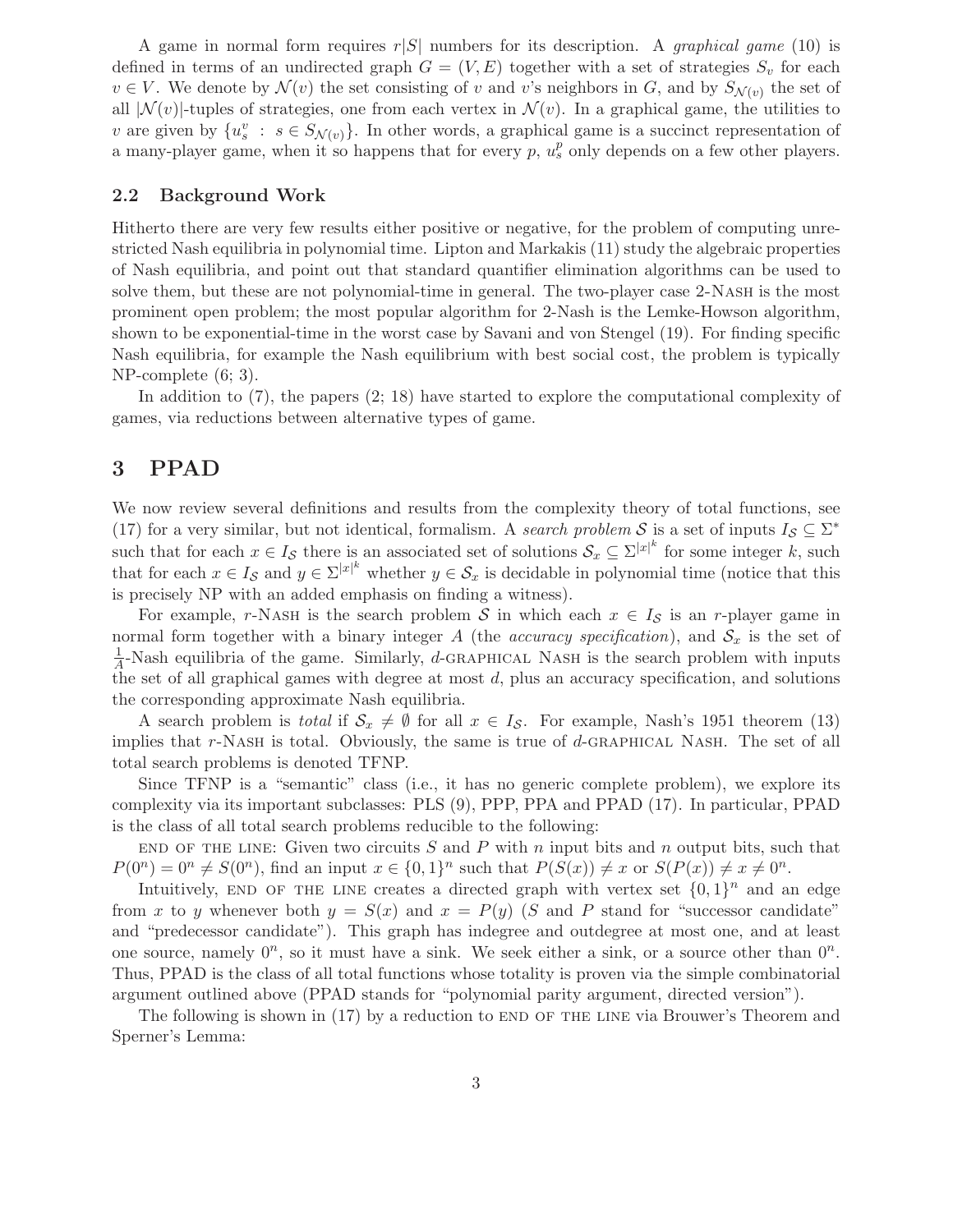#### **Proposition 1** r*-*Nash *is in PPAD.*

A polynomially computable function f is a *polynomial-time reduction* from total search problem S to total search problem T if for every input x of S  $f(x)$  is an input of T, and furthermore there is another polynomial function g such that for every  $y \in \mathcal{T}_{f(x)}, g(y) \in \mathcal{S}_x$ . In (7) the following is shown:

**Theorem 1** *There are polynomial-time reductions from* r*-*Nash *and* d*-*graphical Nash*, for any*  $r, d \geq 2$ , to both 4-NASH and 3-GRAPHICAL NASH.

A search problem S in PPAD is called *PPAD-complete* if all problems in PPAD reduce to it. Obviously, end of the line is PPAD-complete; our main result in this paper (Theorem 3) states that so are 4-Nash and 3-graphical Nash.

In our proof we use a problem we call 3-DIMENSIONAL BROUWER, which is a very simplified version of a problem shown PPAD-complete in (17). We are given a stylized Brouwer function  $\phi$ on the 3-dimensional unit cube, defined in terms of its values at the centers of  $2^{3n}$  cubelets with side  $2^{-n}$ . At the center  $c_{ijk}$  of the cubelet  $K_{ijk}$  defined as

$$
K_{ijk} = \{(x, y, z) : i2^{-n} \le x \le (i+1)2^{-n}, j2^{-n} \le y \le (j+1)2^{-n}, k2^{-n} \le z \le (k+1)2^{-n}\},\
$$

where  $i, j, k$  are integers in  $[2^n]$ , the value of  $\phi(c_{ijk})$  is  $c_{ijk} + \delta_{ijk}$ , where  $\delta_{ijk}$  is one of the following four vectors:

- $\delta_1 = (\alpha, 0, 0)$
- $\delta_2 = (0, \alpha, 0)$
- $\delta_3 = (0, 0, \alpha)$
- $\delta_0 = (-\alpha, -\alpha, -\alpha)$

Here  $\alpha > 0$  is much smaller than the cubelet side, say  $2^{-2n}$ . In the actual (continuous) Brouwer function given by circuit C (described below), the value of  $\phi$  near the boundaries of the cubelets would be determined by interpolation — there are many simple ways to do this, and the precise method is of no importance to our discussion. Thus, to compute  $\phi$  at the centers of the cubelet  $K_{ijk}$  we only need to know which of the four displacements to add. This is computed by a circuit C (which is the only input to the problem) with 3n input bits and 2 output bits;  $C(i, j, k)$  is the index r such that, if c is the center of cubelet  $K_{ijk}$ ,  $\phi(c) = c + \delta_r$ . C is such that  $C(0, j, k) = 1$ ,  $C(i, 0, k) = 2, C(i, j, 0) = 3$  (with conflicts resolved arbitrarily) and  $C(2<sup>n</sup>−1, j, k) = C(i, 2<sup>n</sup>−1, k)$  $C(i, j, 2<sup>k</sup> - 1) = 0$ , so that the function  $\phi$  maps the boundary to the interior of the cube. A vertex of a cubelet is called *panchromatic* if among the eight cubelets adjacent to it there are four that have all four increments  $\delta_0$ ,  $\delta_1$ ,  $\delta_2$ ,  $\delta_3$ .

3-DIMENSIONAL BROUWER is thus the following problem: Given a circuit  $C$  as described above, find a panchromatic vertex. The relationship with Brouwer fixpoints (as promised by Brouwer's theorem) is that any natural interpolation rule ensures that fixpoints only ever occur in the vicinity of a panchromatic vertex; elsewhere the displacements cannot cancel each other out.

**Theorem 2** 3-dimensional Brouwer *is PPAD-complete.*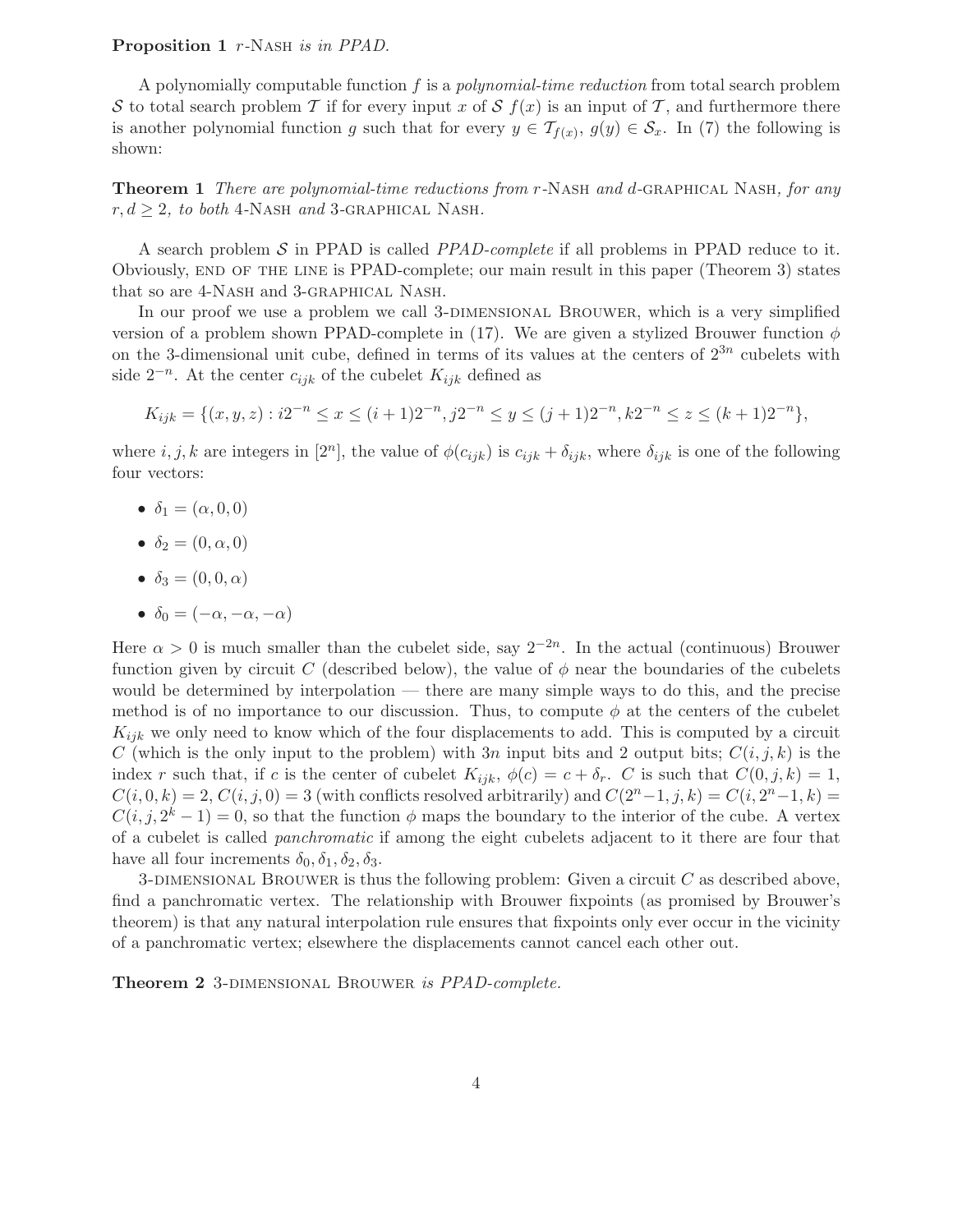*Proof.* The reduction is from END OF THE LINE. Given circuits S and P with n inputs and outputs, as prescribed in this problem, we shall construct an equivalent instance of 3-DIMENSIONAL BROUWER, that is, another circuit C with  $3m = 3(n + 3)$  inputs and two outputs that computes the color of each cubelet of side  $2^{-m}$ , that is to say, the index i such that  $\delta_i$  is the correct increment of the Brouwer function at the center of the cubelet encoded into the 3m bits of the input. We shall first describe the Brouwer function  $\phi$  explicitly, and then argue that it can be computed by a circuit.

Our description of  $\phi$  proceeds as follows: We shall first describe a 1-dimensional subset L of the 3-dimensional unit cube, intuitively an embedding of the path-like directed graph  $G_{S,P}$  implicitly given by S and P. Then we shall describe the 4-coloring of the  $2^{3m}$  cubelets based on the description of L. Finally, we shall argue that colors are easy to compute locally, and that fixpoints correspond to endpoints other than  $0<sup>n</sup>$  of the line.

We assume that the graph  $G_{S,P}$  is such that for each edge  $(u, v)$ , one of the vertices is even (ends in 0) and the other is odd; this is easy to guarantee (we could add a dummy input and output bit to  $S$  and  $P$  that is always flipped.)

 $L$  will be orthonormal, that is, each of its segments will be parallel to one of the axes. Let  $u \in \{0,1\}^n$  be a vertex of  $G_{S,P}$ . By [u] we denote the integer between 0 and  $2^n - 1$  whose binary representation is u; all coordinates of endpoints of segments are integer multiples of  $2^{-m}$ , a factor that we omit. Associated with  $u$  there are two line segments of length  $4$  of  $L$ . The first, called the *principal* segment of *u*, has endpoints  $u_1 = (8[u] + 2, 2, 2)$  and  $u'_1 = (8[u] + 6, 2, 2)$ . The other *auxiliary* segment has endpoints  $u_2 = (2, 8[u] + 2, 2^m - 3)$  and  $u'_2 = (2, 8[u] + 6, 2^m - 3)$ . Informally, these segments form two dashed lines that run along two edges of the cube and slightly in its interior (see Figure 1).

Now, for every vertex u of  $G_{S,P}$ , we connect  $u'_1$  to  $u_2$  by a line with three straight segments, with joints  $u_3 = (8[u]+6, 8[u]+2, 2)$  and  $u_4 = (8[u]+6, 8[u]+2, 2^m-3)$ . Finally, if there is an edge  $(u, v)$  in  $G_{S,P}$ , we connect  $u_2'$  to  $v_1$  by a broken line with breakpoints  $u_5 = (8[v]+2, 8[u]+6, 2<sup>m</sup> - 3)$ and  $u_6 = (8[v]+2, 8[u]+6, 2)$ . This completes the description of the line L. It is easy to see that L traverses the interior of the cube without ever "nearly crossing itself"; that is, two points  $p, p'$  of L are closer than  $4 \cdot 2^{-m}$  in Euclidean distance only if they are connected by a part of L that has length  $8 \cdot 2^{-m}$  or less. (This is important in order for the coloring described below of the cubelets surrounding  $L$  to be well-defined.) To check this, just notice that segments of different types (e.g., [ $u_3, u_4$ ] and [ $v'_2, v_5$ ]) come close only if they share an endpoint; segments on the  $z = 2$  plane are parallel and at least 4 apart; and segments parallel to the z axis differ by at least 4 in either their x or y coordinates.

We now describe the coloring of the  $2^{3m}$  cubelets by four colors corresponding to the four increments. As required for a 3-DIMENSIONAL BROUWER circuit, the coloring of any cubelet  $K_{ijk}$ where any one of i, j, k is  $2^m - 1$  is 0. Given that, any other cubelet with  $i = 0$  gets color 1; with this fixed, any other cubelet with  $j = 0$  gets color 2, while the remaining cubelets with  $k = 0$  get color 3. Having colored the boundaries, we now have to color the interior cubelets. An interior cubelet is always colored 0 *unless one of its vertices is a point of the interior of line* L, in which case it is colored by one of the three other colors in a manner to be explained shortly. Intuitively, at each point of the line  $L$ , starting from  $(2, 2, 2)$  (the beginning of the principle segment of the string  $u = 0^n$ ) the line L is "protected" from color 0 from all 4 sides. As a result, the only place where the four colors can meet is vertex  $u'_2$  or  $u_1, u \neq 0^n$ , where u is an end of the line...

In particular, near the beginning of L at  $(2, 2, 2)$  the 27 cubelets  $K_{ijk}$  with  $i, j, k \leq 2$  are colored as shown in Figure 2. From then on, for any length-1 segment of L of the form  $[(x, y, z), (x', y', z')]$ consider the four cubelets containing this edge. Two of these cubelets are colored 3, and the other two are colored 1 and 2, in this order clockwise (from the point of view of an observer at  $(x, y, z)$ )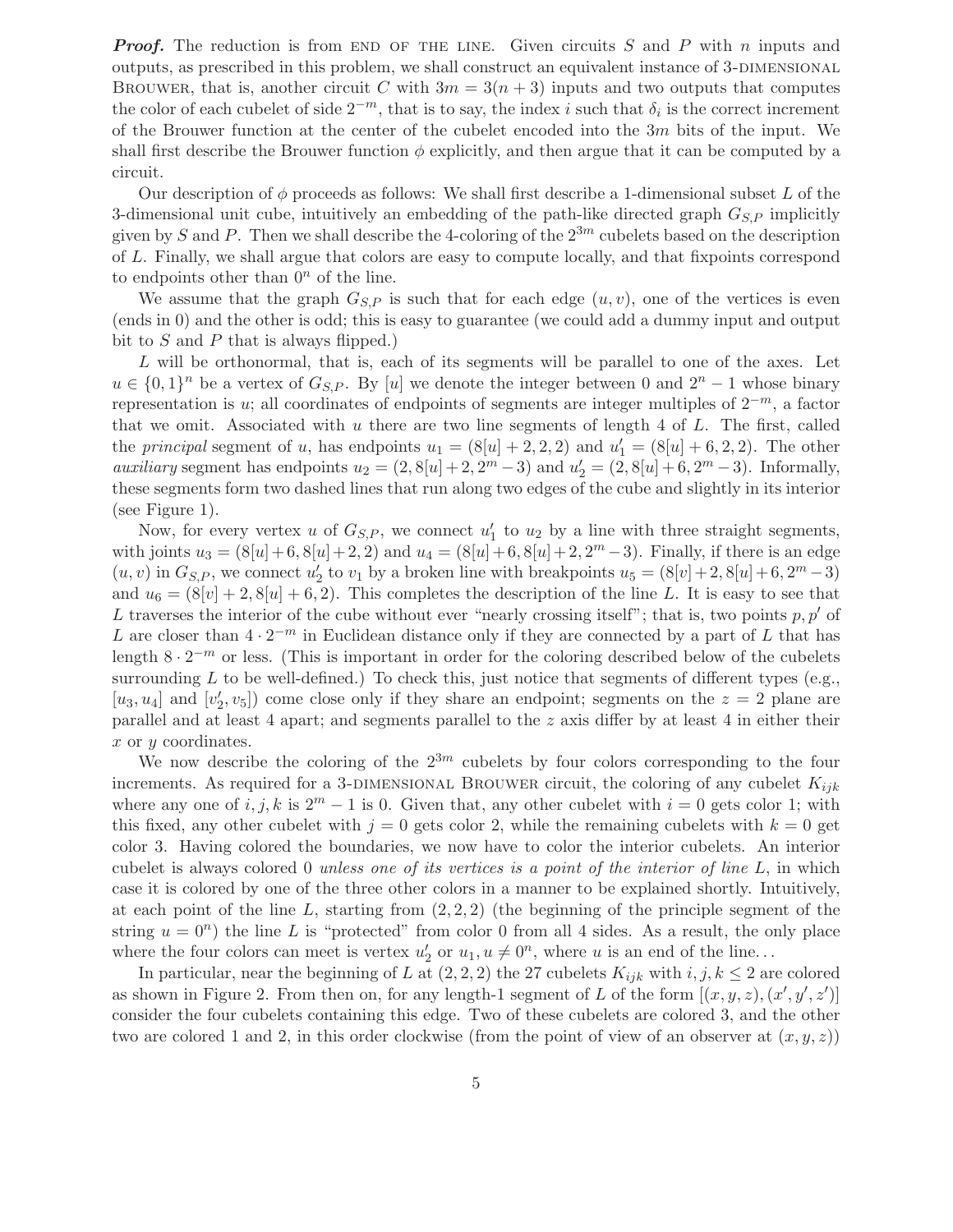

Figure 1: The orthonormal path connecting nodes  $(u, v)$ ; the arrows indicate the orientation of colors surrounding the path.

as L proceeds from  $(2, 2, 2)$  on. The remaining cubelets touching L are the ones at the joints where L turns. Each of these cubelets, a total of two per turn, takes the color of the two other cubelets adjacent to  $L$  with which it shares a face.

Now it only remains to describe, for each line segment  $[a, b]$  of L, the direction d in which the two cubelets that are colored 3 lie. The rules are these (in Figure 1 the directions d are shown as arrows):

- If  $[a, b] = [u_1, u'_1]$  then  $d = (0, 0, -1)$  if u is even and  $d = (0, 0, 1)$  if u is odd.
- If  $[a, b] = [u'_1, u_3]$  then  $d = (0, 0, -1)$  if u is even and  $d = (0, 0, 1)$  if u is odd.
- If  $[a, b] = [u_3, u_4]$  then  $d = (0, 1, 0)$  if u is even and  $d = (0, -1, 0)$  if u is odd.
- If  $[a, b] = [u_4, u_2]$  then  $d = (0, 1, 0)$  if u is even and  $d = (0, -1, 0)$  if u is odd.
- If  $[a, b] = [u_2, u'_2]$  then  $d = (1, 0, 0)$  if u is even and  $d = (-1, 0, 0)$  if u is odd.
- If  $[a, b] = [u'_2, u_5]$  then  $d = (0, -1, 0)$  if u is even and  $d = (0, 1, 0)$  if u is odd.
- If  $[a, b]=[u_5, u_6]$  then  $d = (0, -1, 0)$  if u is even and  $d = (0, 1, 0)$  if u is odd.
- If  $[a, b] = [u_6, v_1]$  then  $d = (0, 0, 1)$  if u is even and  $d = (0, 0, -1)$  if u is odd.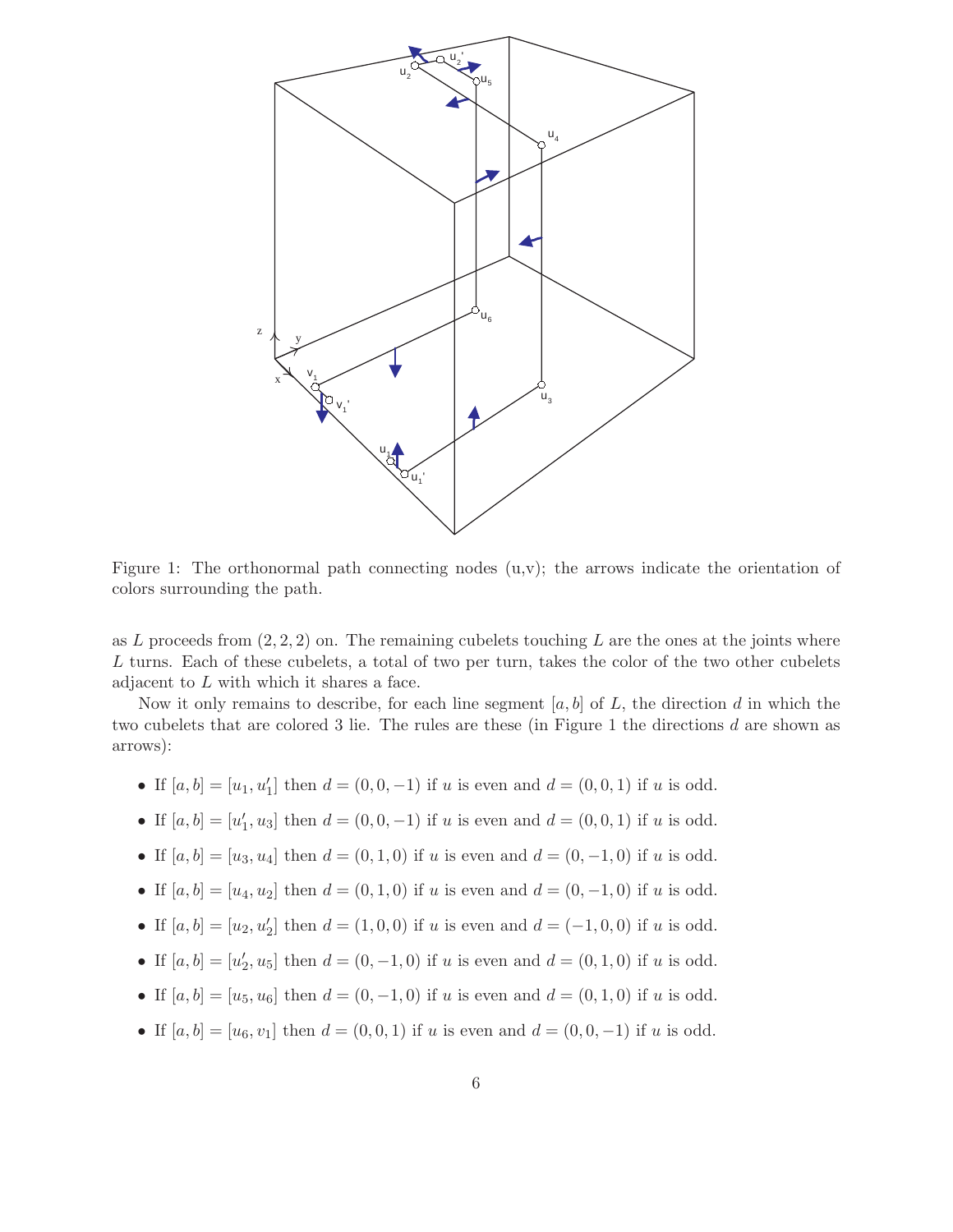

Figure 2: The 27 cubelets around the beginning of line L

This completes the description of the construction. Notice that, for this to work, we need our assumption that edges in  $G_{S,P}$  go between odd and even nodes. Regarding the alternating orientation of colored cubelets around  $L$ , note that we could not simply introduce "twists" to make them always point in (say) direction  $d = (0, 0, -1)$  for all  $(u_1, u'_1)$ . That would create a panchromatic cubelet at the location of a twist.

The result now follows from the following two claims:

- 1. A point in the cube is panchromatic in the described coloring if and only if it is
	- (a) an endpoint  $u_2'$  of a sink vertex, or
	- (b)  $u_1$  of a source vertex  $u \neq 0^n$  of  $G_{S,P}$
- 2. A circuit C can be constructed in time polynomial in  $|S| + |P|$ , which computes, for each triple of binary integers  $i, j, k < 2<sup>m</sup>$ , the color of cubelet  $K_{ijk}$ .

 $\Box$ 

## **4 The Reduction**

We now prove our main result:

**Theorem 3** 4-Nash *is PPAD-complete.*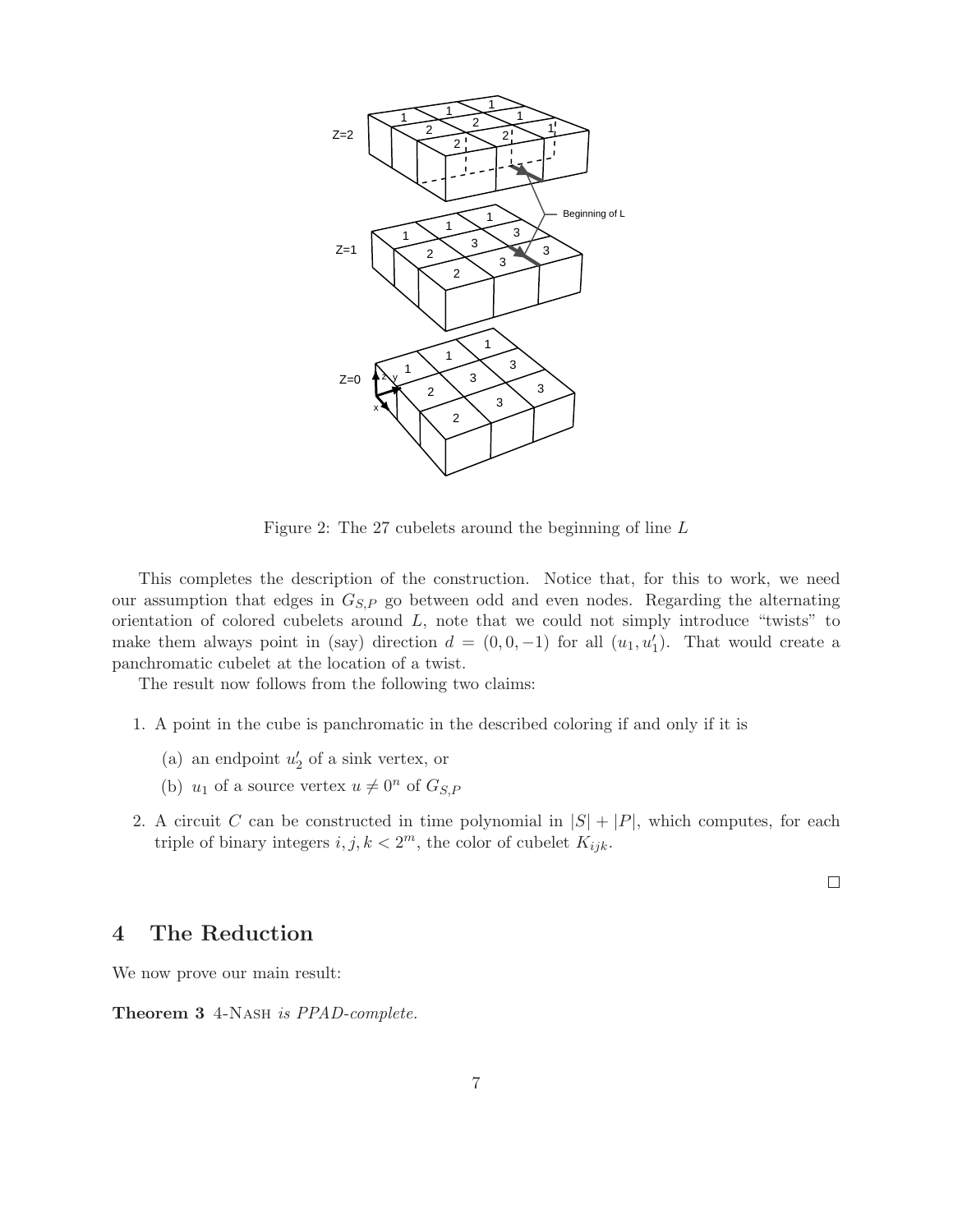*Proof.* The reduction is from 3-DIMENSIONAL BROUWER. Given a circuit C with 3n input bits describing a Brouwer function as in the definition of 3-DIMENSIONAL BROUWER, we shall construct a graphical game  $\mathcal{G}$ , with maximum degree three, that simulates it. Since we know (Theorem 1) that graphical games reduce to 4-Nash, this completes the proof.

The graphical game  $G$  is *binary* in that each vertex  $v$  in it has two strategies, and thus, at equilibrium, it represents a real number in  $[0, 1]$  denoted  $\mathbf{p}[v]$ . (Letting 0 and 1 denote the strategies,  $\mathbf{p}[v]$  is the probability that v plays 1.) There are three distinguished nodes  $v_x, v_y$ , and  $v_z$  representing the coordinates of the Brouwer problem. We next define certain useful gadgets which allow us to make arithmetic operations, variants of the ones described in (7).

**Notation:** By  $x = y \pm \epsilon$  we mean  $y - \epsilon \leq x \leq y + \epsilon$ .

**Lemma 1** *There are binary graphical games*  $G_\zeta$ *, where*  $\zeta$  *is any real in* [0,1]*,*  $G = G_+, G_-, G_*, G_<$ *with four players* a, b, c, d *such that in all games, the payoffs of* a *and* b *do not depend on the choices of the other vertices* c, d*, and*

- *1. at any*  $\epsilon$ -Nash equilibrium in  $\mathcal{G}_{\zeta}$  we have  $\mathbf{p}[d] = \zeta \pm \epsilon$ ;
- 2. at any  $\epsilon$ -Nash equilibrium in  $\mathcal{G}_{\equiv}$  we have  $\mathbf{p}[d] = \mathbf{p}[a] \pm \epsilon$ ;
- 3. at any  $\epsilon$ -Nash equilibrium in  $\mathcal{G}_+$  we have  $\mathbf{p}[d] = \min\{1, \mathbf{p}[a] + \mathbf{p}[b]\} \pm \epsilon$ ;
- *4.* at any  $\epsilon$ -Nash equilibrium in  $\mathcal{G}_-$  in which  $p[a] \geq p[b]$ , we have  $p[d] = p[a] p[b] \pm \epsilon$ ;
- 5. at any  $\epsilon$ -Nash equilibrium in  $\mathcal{G}_*$  we have  $\mathbf{p}[d] = \mathbf{p}[a] \cdot \mathbf{p}[b] \pm \epsilon$ ;
- *6. at any*  $\epsilon$ -Nash equilibrium in  $\mathcal{G}_{\leq}$  we have  $p[d] = 1$  if  $p[a] < p[b] \epsilon$  and  $p[d] = 0$  if  $p[a] > 0$  $p[b] + \epsilon.$

*Proof.* This is a simple extension of Propositions 1-3 of (7). Player c is needed for  $\mathcal{G}_=$ ,  $\mathcal{G}_+$ ,  $\mathcal{G}_$ and  $\mathcal{G}_*$ ; its role is to mediate between a, b and d.

The constructions are straightforward, for example for item 2, the payoffs in  $\mathcal{G}_=$  are

| Payoffs to $d$ :        | $\frac{d}{d}$ plays $\frac{0}{d}$ | $c$ plays $\frac{0}{1}$ |
|-------------------------|-----------------------------------|-------------------------|
| $d$ plays $\frac{0}{1}$ | $0$                               | $1$                     |

Payoffs to c:

|             |             | d plays 0 d plays 1 |  |                            | d plays 0 d plays 1 |  |
|-------------|-------------|---------------------|--|----------------------------|---------------------|--|
| $c$ plays 0 | $a$ plays 0 |                     |  | c plays 1 $\alpha$ plays 0 |                     |  |
|             | $a$ plays 1 |                     |  | $\alpha$ plays 1           |                     |  |

If c plays 1, then the expected payoff to c is  $p[d]$ , and if c plays 0 then the expected payoff to c is  $p[a]$ . Therefore, in a  $\epsilon$ -Nash equilibrium of  $\mathcal{G}_=$ , if  $p[d] > p[a] + \epsilon$  then  $p[c] = 1$ .

However, note also that if  $p[c] = 1$  then  $p[d] = 0$ . (Payoffs to d make it prefer to disagree with c.) Consequently,  $\mathbf{p}[d]$  cannot be strictly larger than  $\mathbf{p}[a] + \epsilon$ .

Similarly, if  $p[d] < p[a] - \epsilon$  then  $p[c] = 0$ , which implies that  $p[d] = 1$  (again since d has the biggest payoff by disagreeing with c). Hence  $p[d]$  cannot be less than  $p[a] - \epsilon$ .

For Item 3, the payoffs in  $\mathcal{G}_+$  are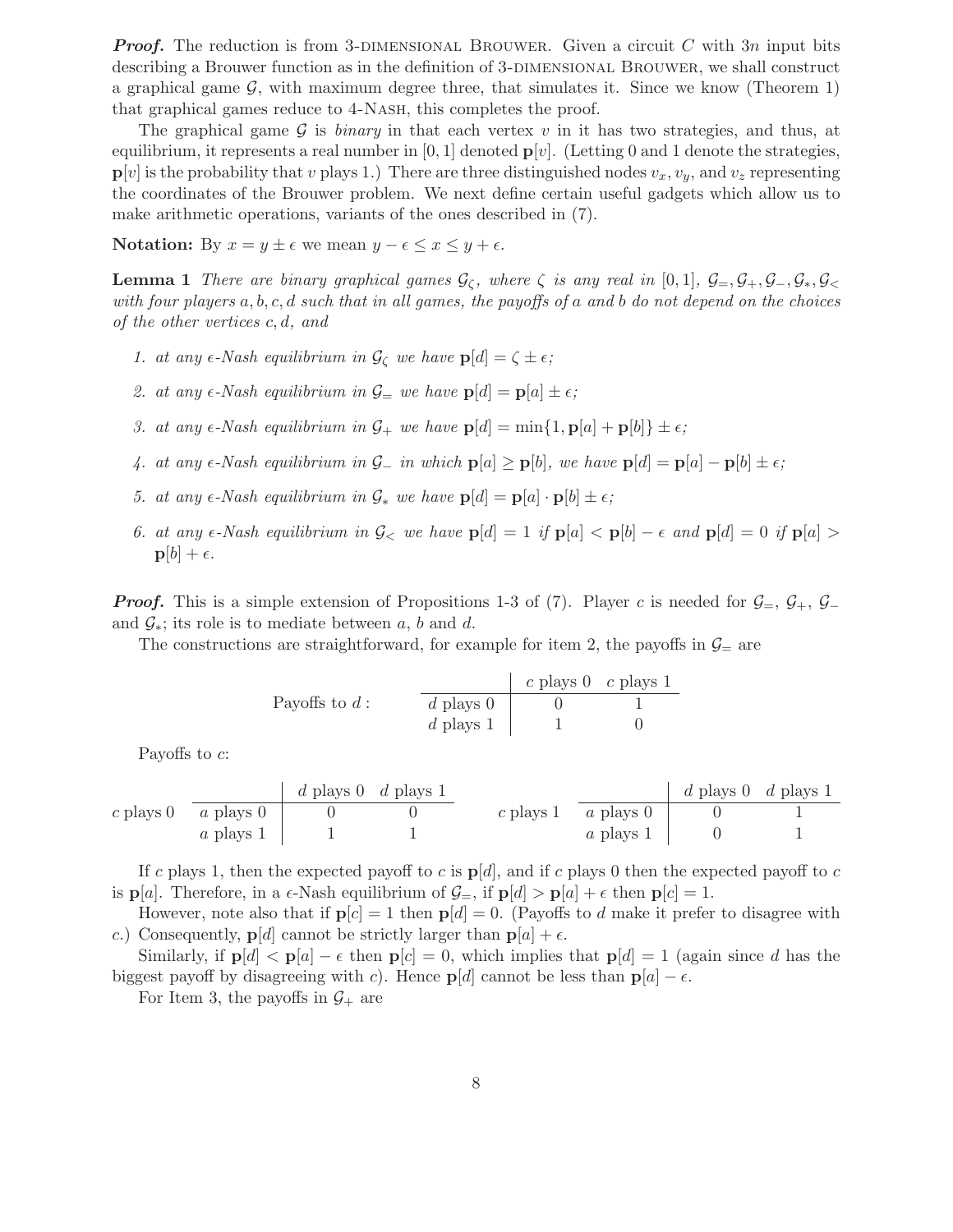| Payoffs to $d$ :     | $\frac{c \text{ plays } 0 \text{ } c \text{ plays } 1}{d \text{ plays } 1}$ | $c \text{ plays } 0 \text{ } 1$ |
|----------------------|-----------------------------------------------------------------------------|---------------------------------|
| $d \text{ plays } 1$ | $1$                                                                         | $0$                             |

|                  |             |                  | $\frac{1}{2}$ b plays 0 b plays 1 |             |                    |  |
|------------------|-------------|------------------|-----------------------------------|-------------|--------------------|--|
| Payoffs to $c$ : | c plays $0$ | <i>a</i> plays 0 |                                   | $c$ plays 1 | d plays $0 \mid 0$ |  |
|                  |             | $a$ plays 1      |                                   |             | d plays $1 \mid 1$ |  |

If c plays 1, then the expected payoff to c is  $p[d]$ , and if c plays 0 then the expected payoff to c is  $\mathbf{p}[a] + \mathbf{p}[b]$ . Therefore, in a  $\epsilon$ -Nash equilibrium of  $\mathcal{G}_+$ , if  $\mathbf{p}[d] > \mathbf{p}[a] + \mathbf{p}[b] + \epsilon$  then  $\mathbf{p}[c] = 1$ .

However, note from the payoffs to d that if  $p[c] = 1$  then  $p[d] = 0$ . Consequently,  $p[d]$  cannot be strictly larger than  $\mathbf{p}[a] + \mathbf{p}[b] + \epsilon$ .

Similarly, if  $p[d] < p[a] + p[b] - \epsilon$  then due to the payoffs to c we have  $p[c] = 0$ . This in turn implies that  $p[d] = 1$  (since d has the biggest payoff by disagreeing with c). Hence  $p[d]$  cannot be less than  $\min(1, \mathbf{p}[a] + \mathbf{p}[b] - \epsilon)$ .

 $\mathcal{G}_{\leq}$  is as follows: player d receives a payoff of 1 if d plays 0 and a plays 1, and d receives a payoff of 1 if d plays 1 and b plays 1, otherwise d received a payoff of 0.

Equivalently, d receives an expected payoff of  $p[a]$  if d plays 0, and receives  $p[b]$  of d plays 1. It can be verified that this implements  $\mathcal{G}_{\leq}$ .  $\Box$ 

Notice that, in  $\mathcal{G}_{\leq}$ ,  $p[d]$  is arbitrary if  $p[a]$  is close to  $p[b]$ , hence we called it the *brittle* comparator. As an aside, it is not hard to see that a robust comparator, one in which  $d$  is guaranteed at a precise Nash equilibrium to be, say, 0 if  $p[a] = p[b]$ , cannot exist, since it could be used to produce a simple graphical game with no Nash equilibrium, contradicting Nash's theorem.

To continue the reduction, the graphical game  $\mathcal G$  will contain the following vertices.

- the three coordinate vertices  $v_x, v_y, v_z$ ,
- for  $i \in [n]$ , vertices  $v_{b_i(x)}, v_{b_i(y)}$  and  $v_{b_i(z)}$ , whose **p**-values represent the *i*-th bit of  $\mathbf{p}[v_x]$ ,  $\mathbf{p}[v_y]$ ,  $\mathbf{p}[v_z],$
- $v_{x_i}$ ,  $v_{y_i}$  and  $v_{z_i}$  (for  $i \in [n]$ ), vertices whose **p**-values represent the first i bits of  $\mathbf{p}[v_x]$ ,  $\mathbf{p}[v_y]$ ,  $\mathbf{p}[v_z]$ .

We can extract these values by computing the binary representation of  $\lfloor \mathbf{p}[v_x] \rfloor^{2n}$  and similarly for  $v_y$  and  $v_z$  — that is, the binary representations of the integers  $i, j, k$  such that  $(x, y, z)$  =  $(\mathbf{p}[v_x], \mathbf{p}[v_y], \mathbf{p}[v_z])$  lies in the cubelet  $K_{ijk}$ . This is done by a graphical game that simulates, using the arithmetical gadgets of Lemma 1, the following algorithm (by  $\lt (a, b)$ ) we mean the brittle comparator of  $a$  and  $b$ ):

$$
x_1 = x \text{ (short for } \mathbf{p}[x_1] = \mathbf{p}[v_x];
$$
  
\n
$$
for \, i = 1, \ldots, n \, do:
$$
  
\n
$$
\{b_i(x) := \langle 2^{-i}, x_i \rangle; \ x_{i+1} := x_i - b_i(x) \cdot 2^{-i} \}
$$
  
\nSimilarly for  $y$  and  $z$ .

This is accomplished in  $G$  by connecting these nodes as prescribed by Lemma 1, so that  $\mathbf{p}[v_{x_i}], \mathbf{p}[v_{b_i(x)}],$  etc. approximate the value of  $x_i, b_i(x)$  etc. as computed by the above algorithm. The following lemma (when applied with  $m = n$ ) shows that this device properly decodes the first n bits of the binary expansion of  $x = \mathbf{p}[v_x]$ , as long as x is not too close to a multiple of  $2^{-n}$ .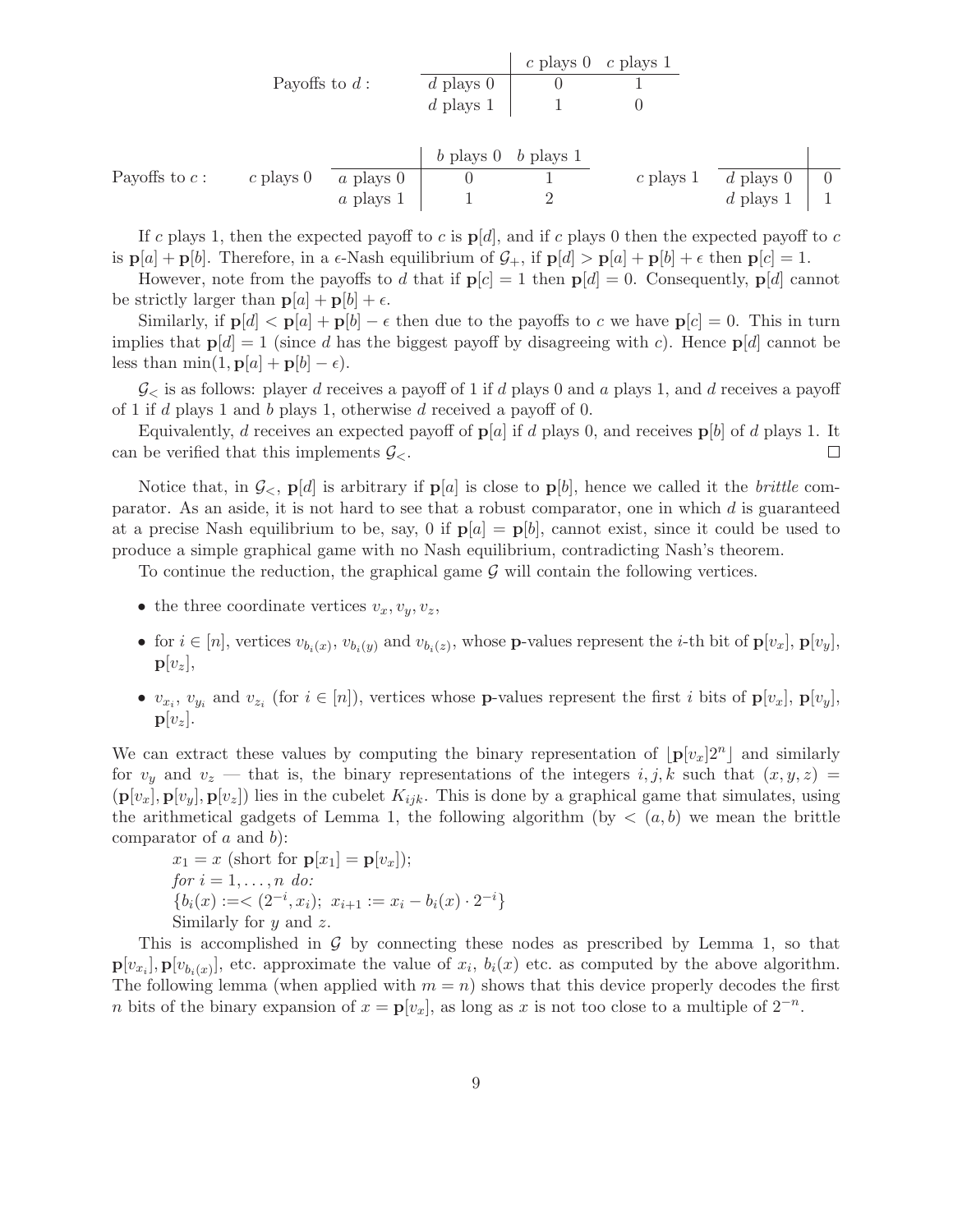**Lemma 2** *For*  $m \leq n$ , if  $\sum_{i=1}^{m} b_i(x)2^{-i} + 2m\epsilon < x < \sum_{i=1}^{m} b_i(x)2^{-i} + 2^{-m} - 2m\epsilon$  for some  $b_1, \ldots, b_m \in \{0, 1\}$ , then at any  $\epsilon$ -Nash equilibrium of  $\mathcal{G}$ ,  $\mathbf{p}[v_{b_m(x)}] = b_m$ , and  $\mathbf{p}[v_{x_{m+1}}] = x - \sum_{k=1}^m b_k(x)g^{-k} + 2m\epsilon$  $\sum_{i=1}^{m} b_i(x) 2^{-i} \pm 2m\epsilon.$ 

*Proof.* Induction on m. It is trivial for  $m = 0$ , so suppose it holds up to m. Then we know that **p**[ $v_{x_m}$ ] is not within  $\epsilon$  of a multiple of  $2^{-m}$ , and therefore **p**[ $v_{b_{m+1}(x)}$ ] will hold the correct value of the next bit. Finally, the multiplication and subtraction needed to compute  $x_{m+1}$  will each introduce an additional error of  $\epsilon$ , concluding the induction.  $\Box$ 

The above is repeated for y and z to obtain i, j, k, that is, 3n vertices of the graph of  $\mathcal G$  whose **p** values correspond to the bits of  $i, j, k$  (assuming that  $x, y, z$  are all at least  $2n\epsilon$  away from any multiple of  $2^{-n}$ ). Once we have the binary representations of i, j, k, we can feed them into another part of  $\mathcal G$  that simulates the circuit C. We could simulate the circuit by having nodes that represent gates, using addition (with ceiling 1) to simulate *or*, multiplication for *and*, and  $1 - x$  for negation. However, there is a simpler way, one that avoids the complications related to accuracy, to simulate Boolean functions under the assumption that the inputs are 0 or 1:

**Lemma 3** *There are binary graphical games* G∨, G∧, G<sup>¬</sup> *with two input players* a, b *(one input player* a *for* G¬*) and an output player* c *such that the payoffs of* a *and* b *do not depend on the choices of* c, and, at any  $\epsilon$ -Nash equilibrium with  $\epsilon < 1/4$  in which  $p[a], p[b] \in \{0, 1\}$ ,  $p[c]$  is also in  $\{0, 1\}$ , *and is in fact the result of applying the corresponding Boolean function to the inputs.*

*Proof.* These games are in the same spirit as  $G_{\leq}$ . In  $G_{\vee}$ , for example, the payoff to c is 1/2 if it plays 0; if c plays 1 its payoff is 1 if at least one of  $a, b$  plays 1, and it is 0 if they both play 0. Similarly for  $G_{\wedge}$  and  $G_{\neg}$  $\Box$ 

Thus in addition to the part of G that computes the bits  $\mathbf{p}[v_{b_i(x)}]$  etc. of i, j, k we have a part that simulates C, containing one player for each gate of C, and such that, in any  $\epsilon$ -approximate equilibrium in which all the  $\mathbf{p}[v_{b_i(x)}]$ 's are  $0-1$ , the players corresponding to the outputs of C also play pure strategies, and furthermore these strategies correspond correctly to the outputs of C.

In fact, it is convenient to assume that the output of  $C$  is a little more explicit:  $C$  computes six bits  $\Delta x^+$ ,  $\Delta x^-$ ,  $\Delta y^+$ ,  $\Delta y^-$ ,  $\Delta z^+$ ,  $\Delta z^-$  such that at most one of  $\Delta x^+$ ,  $\Delta x^-$  is 1, and at most one of  $\Delta y^+$ ,  $\Delta y^-$  is 1, and similarly for z, and the increment of the Brouwer function at the center of  $K_{ijk}$  is  $\alpha \cdot (\Delta x^+ - \Delta x^-$ ,  $\Delta y^+ - \Delta y^-$ ,  $\Delta z^+ - \Delta z^-$ ), one of  $\delta_0, \delta_1, \delta_2, \delta_3$  as defined above. It would seem that all we have to do now is close the loop by incentivizing (using the  $G_{+}$  device of Lemma 1) the  $v_x, v_y$  and  $v_z$  vertices to increment their **p** values by the appropriate amounts.

But, as we mentioned above, there is a problem: Because of the brittle comparators, at the boundaries of the cubelets the vertices that should represent the values of the bits of  $i, j, k$  hold in fact arbitrary reals, and therefore so do the output vertices of C, the  $\Delta x^+$  etc, and this noise in the calculation can create spurious Nash equilibria. Suppose for example that  $(x, y, z)$  lies on the boundary between two cubelets that have color 1. Then there ought not to be a Nash equilibrium with  $\mathbf{p}[v_x] = x$ ,  $\mathbf{p}[v_y] = y$ ,  $\mathbf{p}[v_z] = z$ . We want that if  $\mathbf{p}[v_x] = x$ ,  $\mathbf{p}[v_y] = y$ ,  $\mathbf{p}[v_z] = z$ , then  $\mathbf{p}[v_x], \mathbf{p}[v_y], \mathbf{p}[v_z]$  should have the incentive to move in direction  $\delta_1$ , so that  $v_x$  prefers to increase  $p[v_x]$ . However, on a boundary between two cubelets, some of the "bit values" that get loaded into  $v_{b_i(x)}$ , could be other than 0 and 1, and then there is nothing we can say about the output of the circuit that processes these values.

To overcome this difficulty, we resort to the following *averaging maneuver:* We repeat the above computation not just for the point  $(x, y, z)$ , but for all  $M = (2m + 1)^3$  points of the form  $(x + p \cdot \alpha, y + q \cdot \alpha, z + s \cdot \alpha)$  for  $-m \leq p, q, s \leq m$ , where m is a large enough constant to be fixed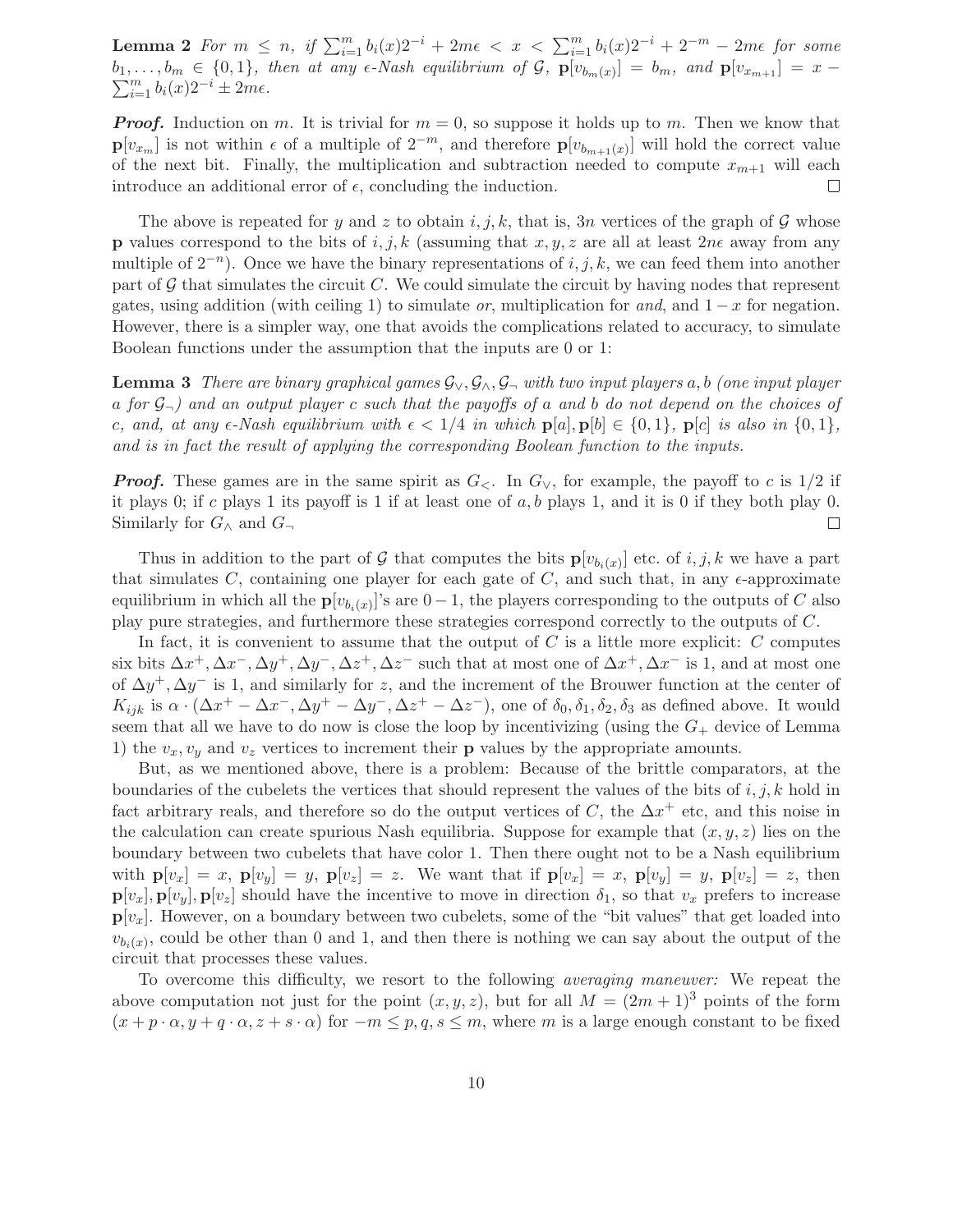later (we show below that  $m = 20$  is sufficient). This is done by M copies of the device described above, yielding  $6M$  output bits  $\Delta x_1^+, \ldots, \Delta z_M^-$ . A final part of  $\mathcal G$  calculates the vector

$$
(\delta x, \delta y, \delta z) = \frac{\alpha}{M} \sum_{t=1}^{M} (\Delta x_t^+ - \Delta x_t^-, \Delta y_t^+ - \Delta y_t^-, \Delta z_t^+ - \Delta z_t^-), \tag{1}
$$

the average increment of all M points (this is done using the arithmetic gadgets of Lemma 1).

We can now close the loop by inserting addition gadgets that force, at equilibrium,  $\mathbf{p}[v_x]$  to be  $x + \delta x$ , where by x we mean the value of a vertex that is a copy of  $v_x$ , and similarly for  $v_y$  and  $v_z$ . This concludes the reduction; it is clear that it can be carried out in polynomial time.

Our proof is concluded by the following claim. For the following lemma we choose  $\epsilon = \alpha^2$ . Recall from our definition of 3-DIMENSIONAL BROUWER that we chose  $\alpha = 2^{-2n}$ .

Lemma 4 In any  $\epsilon$ -Nash equilibrium of the game  $\mathcal{G}$ , one of the vertices of the cubelet that contains  $(\mathbf{p}[v_x], \mathbf{p}[v_y, \mathbf{p}[v_z])$  *is panchromatic.* 

*Proof.* We start by pointing out a simple property of the increments  $\delta_0, \ldots, \delta_3$ :

**Lemma 5** *Suppose that for nonnegative integers*  $k_0, \ldots, k_3$  *all three coordinates of*  $\sum_{i=0}^{3} k_i \delta_i$  *are smaller in absolute value than*  $\frac{\alpha K}{5}$  *where*  $K = \sum_{i=0}^{3} k_i$ *. Then all four*  $k_i$  *are positive.* 

*Proof.* For the sake of contradiction, suppose that  $k_1 = 0$ . It follows that  $k_0 \lt K/5$  (otherwise the negative x component would be too large), and thus one of  $k_2, k_3$  is larger than  $2K/5$ , which makes the corresponding component too large, a contradiction. Similarly if  $k_2 = 0$  or  $k_3 = 0$ . Finally, if  $k_0 = 0$  then one of  $k_1, k_2, k_3$ , and the associated component, is at least  $K/3$ , again a contradiction.  $\Box$ 

The small value of  $\epsilon$  relative to  $\alpha$  first implies that, for direction x, at most one of the values  $x + p \cdot \alpha$  can be 2ne-close to a multiple of  $2^{-n}$ , and similarly for y and z. Hence, from among the  $M = (2m + 1)^3$  evaluations, all but at most  $3(2m + 1)^2$ , or at least  $K = (2m - 2)(2m + 1)^2$ , compute legitimate  $\Delta x^+$  etc. values. These K terms add up to  $\frac{1}{M}\sum_{i=0}^{3} k_i \delta_i$  for some nonnegative integers  $k_0, \ldots, k_3$  adding up to K (recall that from lemma 3 these K evaluations of the circuit will produce binary outputs). The remaining terms can add up to a vector with each coordinate bounded from above in absolute value by  $\frac{\alpha}{M}6(2m+1)^2$ . Thus,  $\sum_{i=0}^{3} k_i\delta_i$  must add up to a vector with each coordinate bounded in absolute value by  $\alpha 6(2m+1)^2 + 2M\epsilon$ . By choosing  $m = 20$ , the bound becomes less than  $\alpha K/5$ , and so Lemma 5 applies. It follows that among the results of the K computations of the increments, all four  $\delta_0, \ldots, \delta_3$  appeared. This implies that among the corners of the cubelets containing  $(x, y, z)$  there must be one panchromatic corner, completing the proof of Lemma 4.  $\Box$ 

To conclude the proof of Theorem 3, if we find any  $\epsilon$ -Nash equilibrium of  $\mathcal{G}$ , Lemma 4 has shown that by reading off the first n binary digits of  $\mathbf{p}[v_x]$ ,  $\mathbf{p}[v_y]$  and  $\mathbf{p}[v_z]$  we obtain a solution to the corresponding instance of 3-DIMENSIONAL BROUWER.  $\Box$ 

## **5 Open Problems**

Our work leaves open the cases with 2 and 3 players. We conjecture that the 3-player case is also PPAD-complete (even though considerable more work and new ideas may be required to prove this). In contrast, we believe that there is a polynomial-time algorithm for solving 2-player games. Similarly, we believe that graphical games with maximum degree two should also be solvable.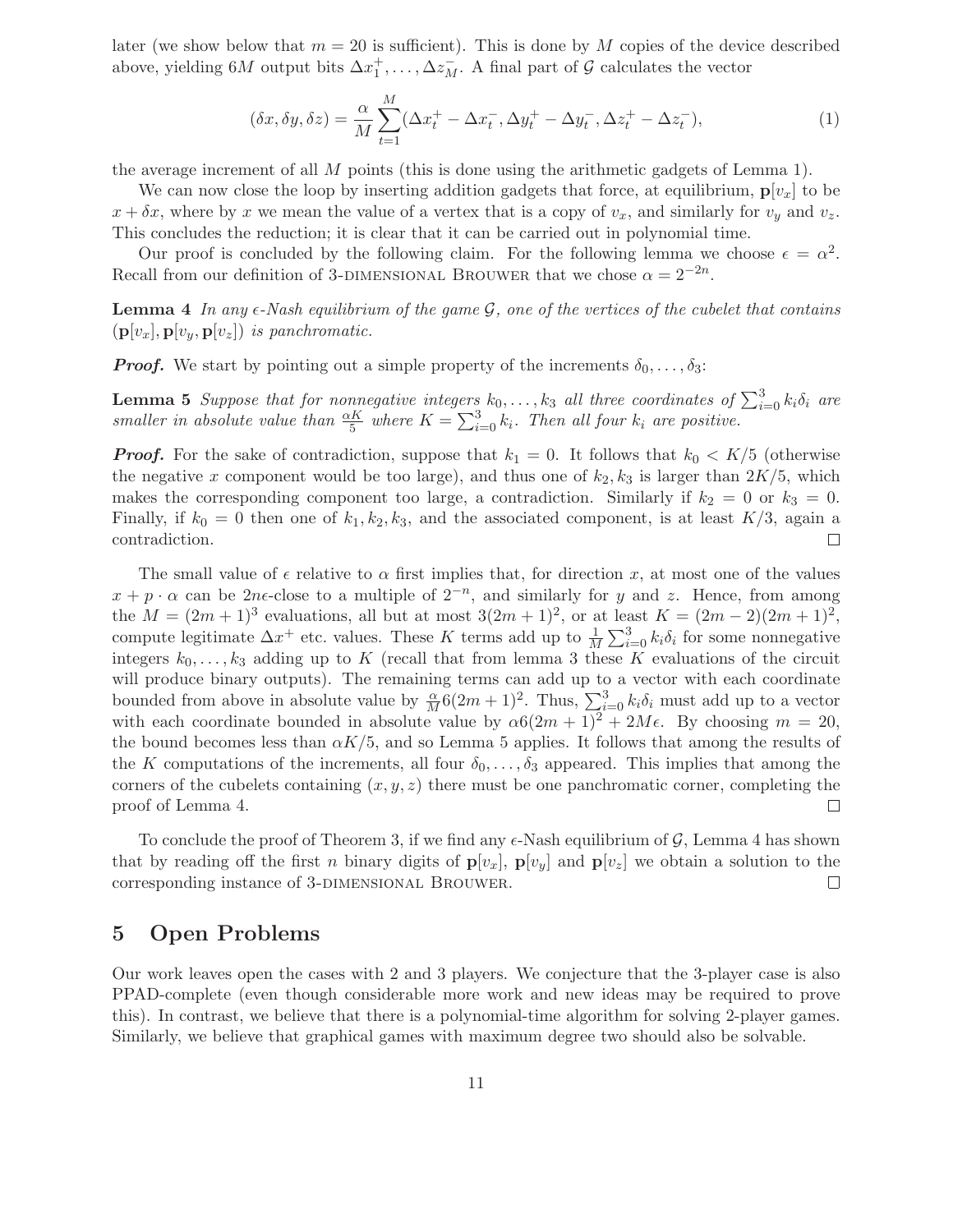Finally, the important problem of computing approximate Nash equilibria with less than exponential accuracy is also left wide open.

## **References**

- [1] P. Beame, S. Cook, J. Edmonds, R. Impagliazzo, T. Pitassi. "The Relative Complexity of NP Search Problems," *J. Comput. Syst. Sci. 57,* 1, pp. 13–19, 1998.
- [2] B. Codenotti, A. Saberi, K. Varadarajan and Y. Ye. "Leontief Economies Encode Nonzero Sum Two-Player Games" *Electronic Colloquium in Computational Complexity TR-05-055*, 2005. To appear in SODA 2006.
- [3] V. Conitzer and T. Sandholm. "Complexity Results about Nash Equilibria," *Proceedings of 18th IJCAI*, pp. 765-771, Acapulco, Mexico, 2003.
- [4] A. Fabrikant, C.H. Papadimitriou and K. Talwar. "The Complexity of Pure Nash Equilibria," *Proceedings of 36th STOC* pp. 604-612, Chicago, Illinois, USA, Jun 2004.
- [5] J. Geanakoplos. "Nash and Walras Equilibrium via Brouwer," *Economic Theory, 21*, 2003.
- [6] I. Gilboa and E. Zemel. "Nash and correlated equilibria: Some complexity considerations," *Games and Economic Behavior*, 1989.
- [7] P. W. Goldberg and C. H. Papadimitriou. "Reducibility Among Equilibrium Problems," *Electronic Colloquium in Computational Complexity TR-05-090*, 2005.
- [8] M. Hirsch, C. H. Papadimitriou and S. Vavasis. "Exponential Lower Bounds for Finding Brouwer Fixpoints," *J. Complexity 5*, pp. 379–416, 1989.
- [9] D. S. Johnson, C. H. Papadimitriou and M. Yannakakis, "How Easy is Local Search?," *J. Comput. Syst. Sci. 37*, 1, pp. 79–100,1988.
- [10] M. Kearns, M. Littman and S. Singh. "Graphical Models for Game Theory," *Proceedings of UAI*, 2001.
- [11] R. Lipton and E. Markakis. "Nash Equilibria via Polynomial Equations," *Proceedings of the 6th Latin American Symposium on Theoretical Informatics (LATIN'04)*, pp. 413-422, Buenos Aires, Argentina, 2004.
- [12] M. Littman, M. Kearns and S. Singh. "An Efficient Exact Algorithm for Single Connected Graphical Games," *Proceedings of 14th NIPS (Advances in Neural Information Processing Systems)*, pp. 817-823, 2002.
- [13] J. Nash. "Noncooperative Games," *Annals of Mathematics, 54*, 289-295, 1951.
- [14] J. von Neumann and O. Morgenstern. *Theory of Games and Economic Behavior*, Princeton University Press, 1944.
- [15] M.J. Osborne and A. Rubinstein. *A Course in Game Theory*, MIT Press (1994).
- [16] C. H. Papadimitriou. "Computing Correlated Equilibria in Multiplayer Games," *Proceedings of STOC*, 2005.